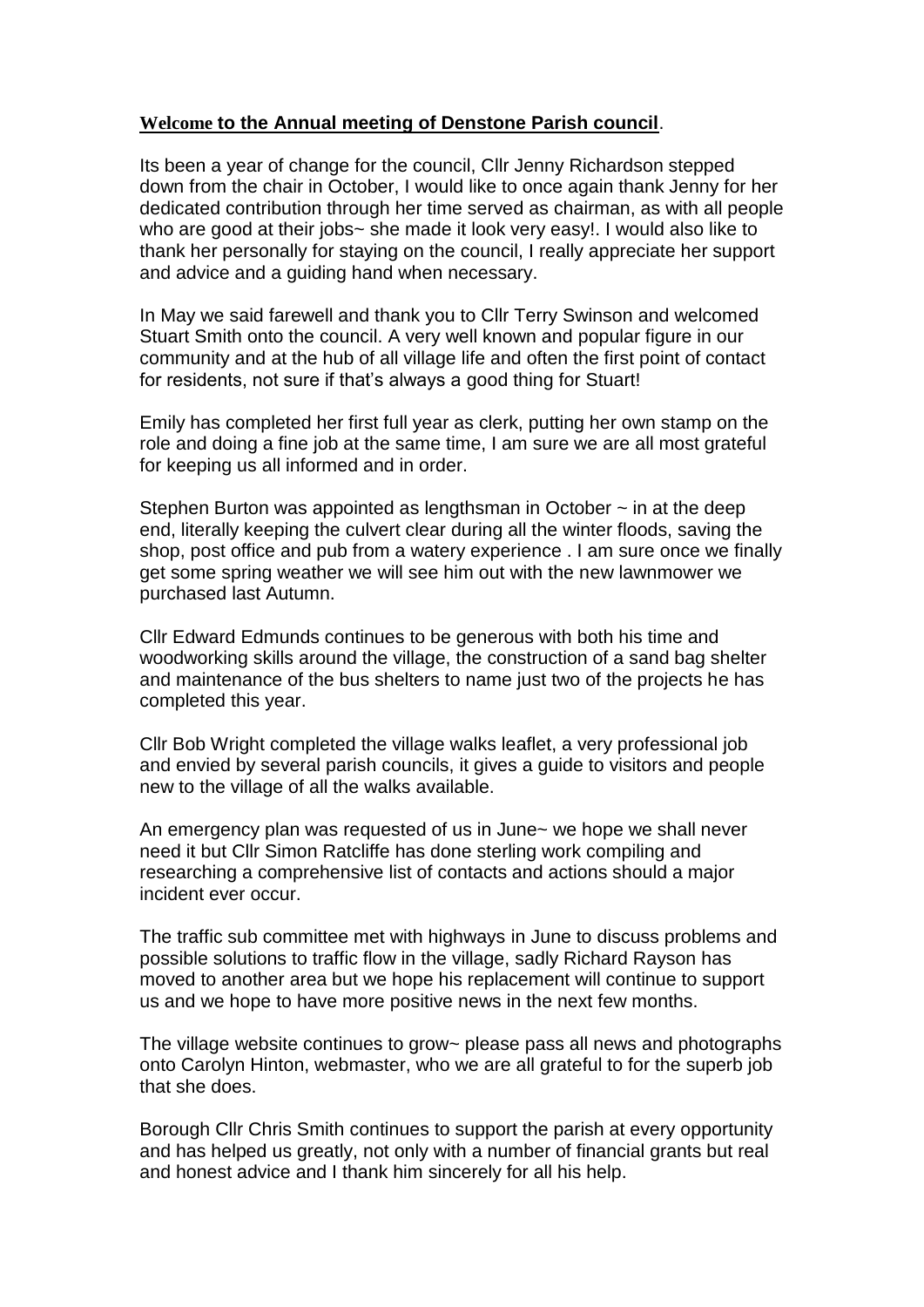Out and about in the village we have had litter picks, Himalayan balsam bashing parties and general tidy up times all completed by ourselves and many willing volunteers which all helps in the best kept village competition in which we were placed third last year, a position we hope to improve upon this time.

Cllr Jackie Payne has worked hard with neighbourhood forum to secure us funding for a resurface and revamp of the old railway line area which will be taking place over the coming months.

The war memorial needs to be re pointed and local resident Mick Colclough is under taking this job in aid of Prostate cancer UK. What a fantastic thing to do , and I would urge anyone who can to donate to this worthy cause to do so at the shop or post office, helping Mick raise as much as he can.

In December the extension to JCB s car park next to lady Meadow bridge was begun, residents complained about disturbance from all night lighting and planting schemes detailed in the planning application not being followed. We were very pleased with the almost immediate response and action which has resulted in the lights going off at 10pm. We are also continuing to work with them to push for crossings to be installed at Lady Meadow bridge to make walking to Ryecroft school safer, it seems to be Highways dragging their heels on this one, but we will fight for this over the coming months.

Its been a good year for celebrations in the village too

First came the Queens diamond jubilee~ every child 16 and under was given the chance to have a commemorative mug~ thanks to Jenny and Cllr Barry Hinton for organising this. The village celebrations were organised by Denstone Youth Fund and despite the weather Jackie and her team did a terrific job yet again and an enjoyable afternoon was had by all.

Both the church and the village Hall celebrated significant birthdays, all events held being enjoyable and well attended. .

Finally the show, once again it was a huge success with record entries and fantastic weather, a wonderful day was enjoyed by many residents and visitors to the village. Many thanks are due to the show committee led by Barrie with Edward ,Jenny , Jackie and myself and we are already well into planning this years show which will be on September the  $7<sup>th</sup>$ , keep all fingers crossed for good weather again this year.

The end of the financial year has brought a lot of debate on the precept, frozen council tax means that our budget must remain the same as previous years and with rising costs in all areas this means cuts have to be made. . One of the changes is that the report of this meeting will no longer be delivered to every household in the parish~ this was not a legal requirement and cost over £100 to do, therefore a copy will be available from the post office and it will of course be on the website.